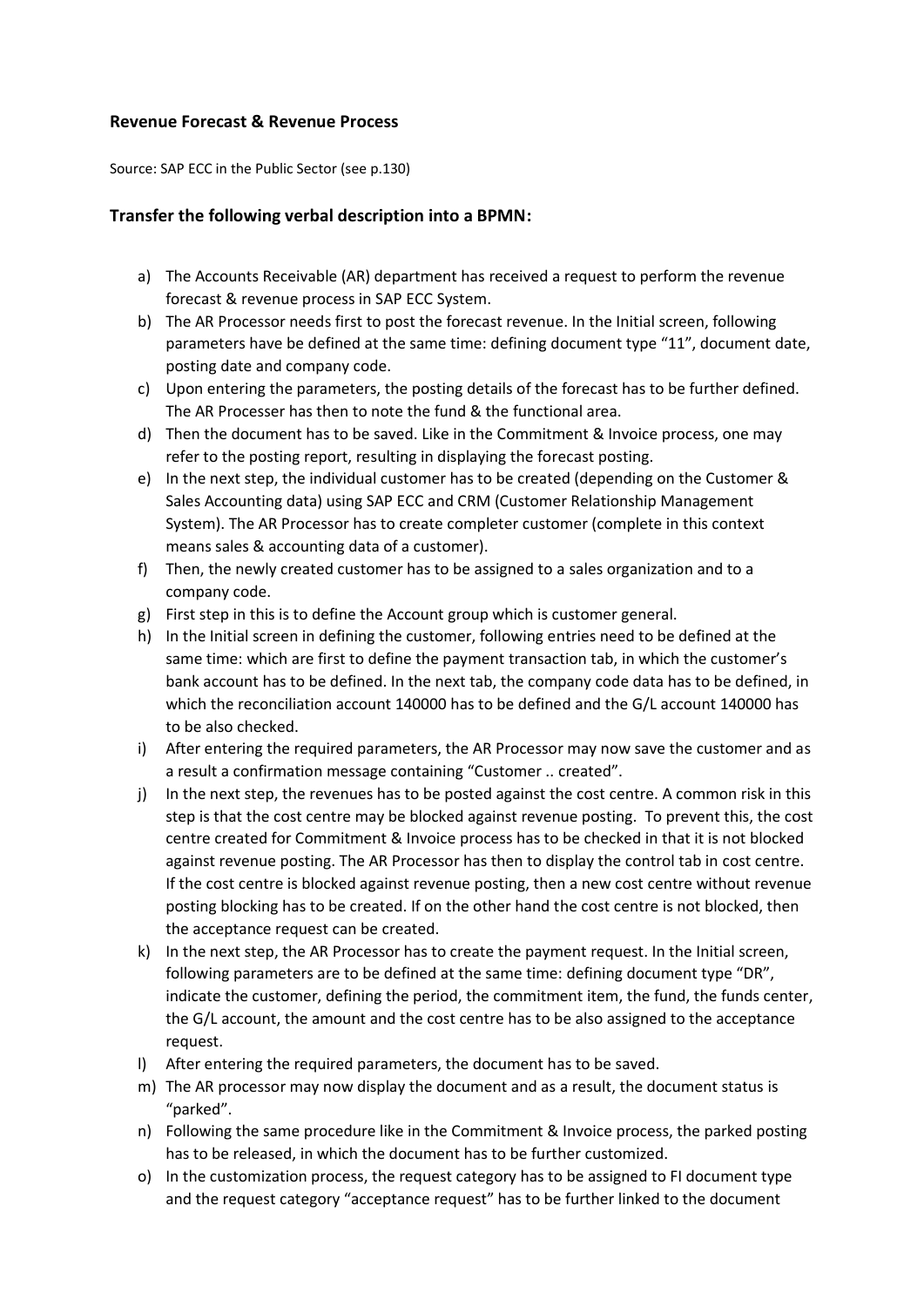type. Then the processing of request categories has to be controlled and the workflow has to be assigned to the specific request type.

p) The acceptance request can now be posted and finally the Revenue forecast process is successfully completed by the posting.

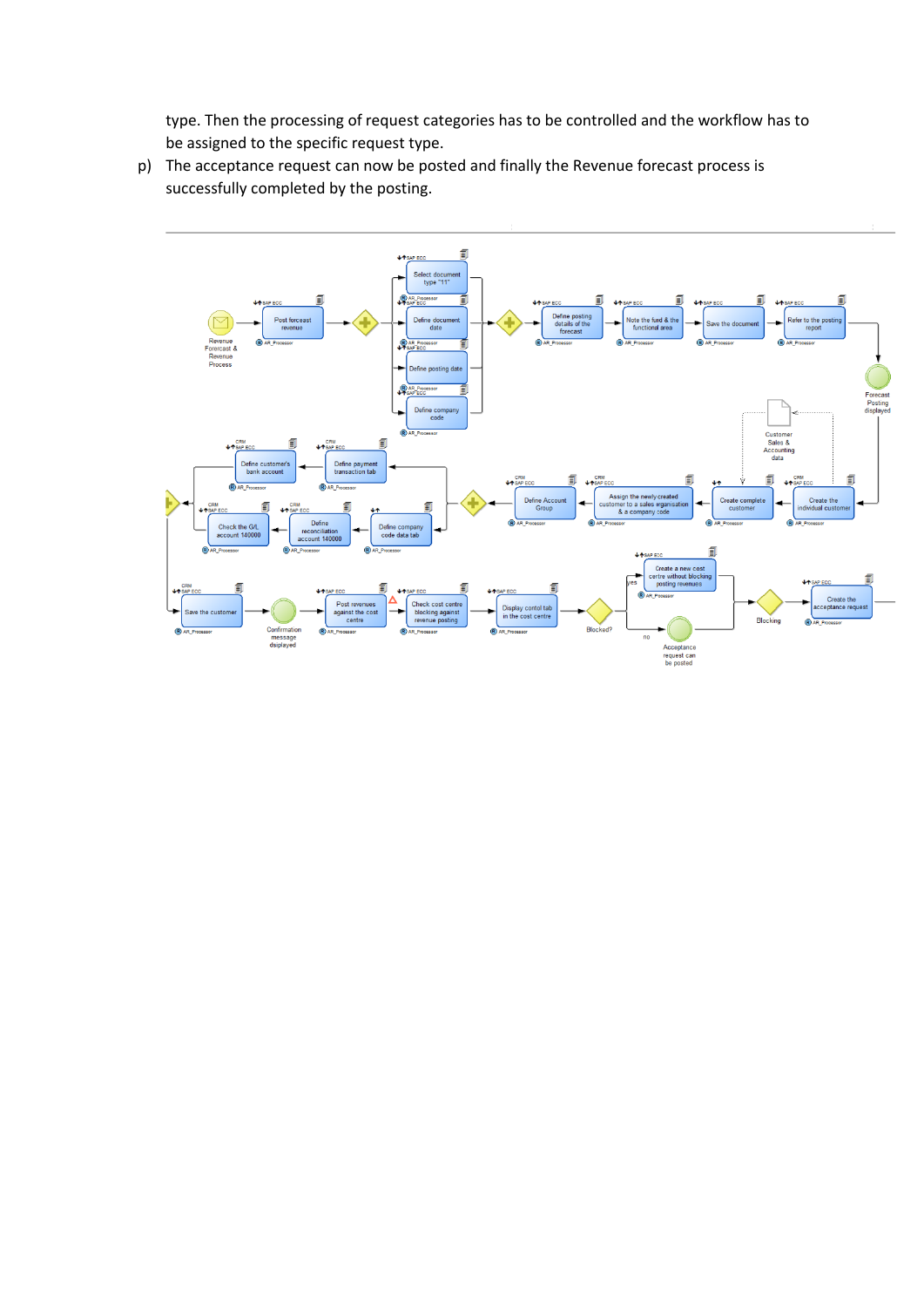